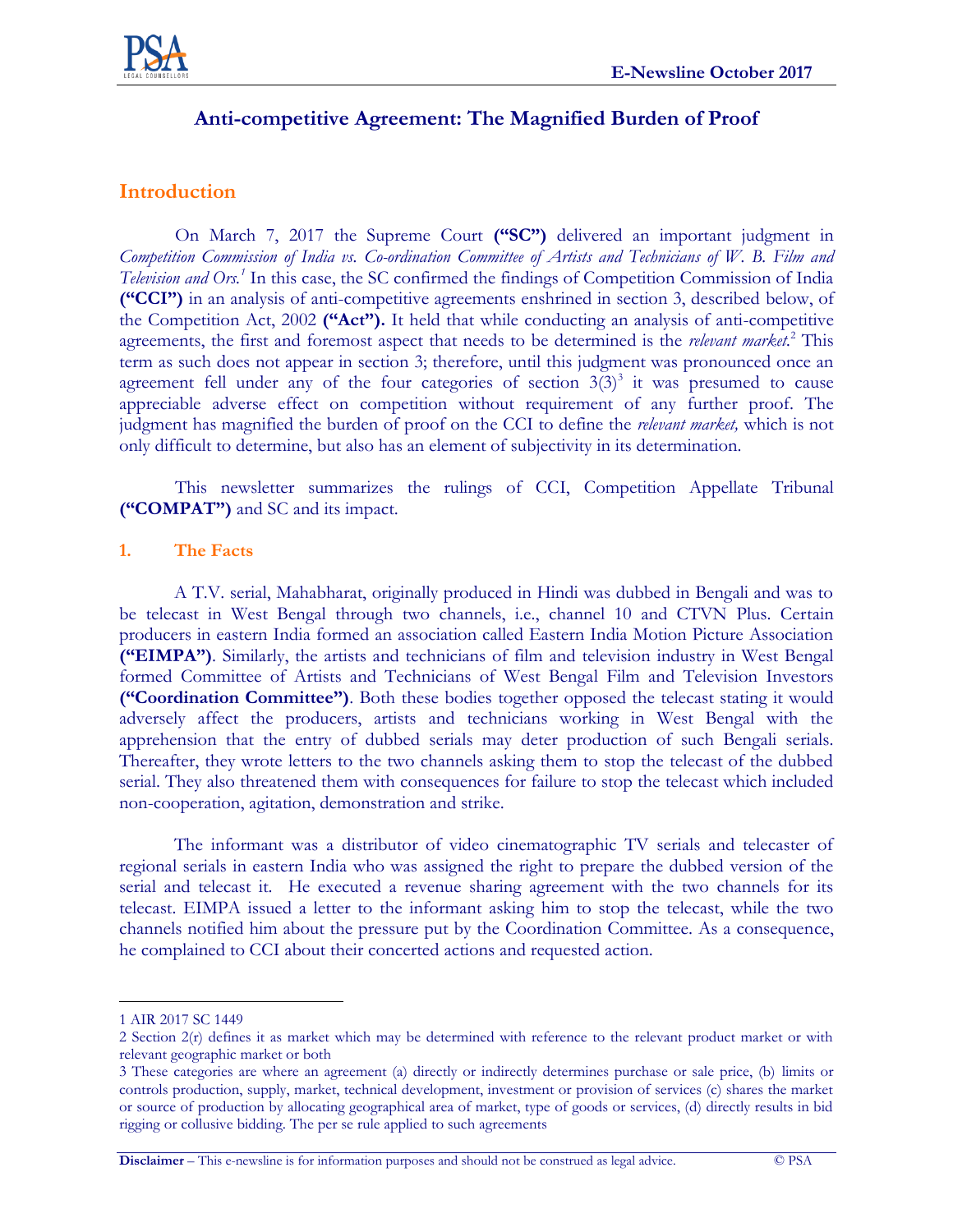

 $\overline{a}$ 

### **2. Relevant Legal Provisions**

Before dwelling into the contentions of the parties and rulings, it is important to understand the relevant statutory framework concerning the case. An "agreement" is defined in 2(b) as any arrangement, understanding or action in concert. Under section 2(l) "person" includes, amongst others, individual, association of person whether incorporated or not, body corporate, artificial juridical person or enterprise etc. Section 3 places an embargo on a person, enterprise or their respective associations from entering into any agreement in respect of production, supply, distribution, storage, acquisition or control of goods or provisions of services which cause or likely to cause appreciable adverse effect on competition within India. Specifically, section 3(1) prohibits anti-competitive agreements which are treated as void by virtue of 3(2). Section 3(3)(b) stipulates that any agreement which limits or controls production, supply, market, technical development, investment or provision of services is anti-competitive in nature. Section 19(1) empowers the CCI to enquire into such agreements based on factors mentioned in 19(3) which, amongst others, are agreements which create barriers to new market entrants or foreclose competition by hindering entry into the market. Section 19(6) lists the factors for determination of relevant geographic market while 19(7) lists the factors for determination of relevant product market.

#### **3. Parties Contentions and Rulings**

Upon receipt of the complaint, the CCI found that channel 10 stopped the telecast of the serial directly due to the pressures exerted by the two bodies and formed a *prima facie* opinion that their actions were anti-competitive. The CCI instructed the Director General **("DG")** to conduct a detailed investigation under section 26 of the Act.

**3.1 Contentions raised:** The two bodies contended that **(a)** the Coordination Committee was, in fact, a trade union of artists and technicians under the Trade Union Act and not an *enterprise*. They were neither *person* or *association of persons* engaged in the business of production, supply and distribution of goods and they also did not provide any services so as to attract section 3(1) deeming their conduct anti-competitive; **(b)** the artists and technicians in the Coordination Committee sold their labour against remuneration given by the producers. They had no control over distribution and supply of products nor could control production, programming, marketing and up-linking of any serial in the satellite channel; consequently, their action could not be anticompetitive in nature; (c) their agitations against the telecast of dubbed serial was to safeguard the interest of freedom of speech and expression of their members, a constitutional right under Article 19(1)(a) of the Constitution of India

**3.2 DG's Views:** The DG was not convinced with the aforesaid arguments and took the following position: (a) the Coordination Committee comprised of various bodies<sup>4</sup> engaged in the business of visual films for exploitation of theaters or the TV channels; hence, the *relevant market* would be the *film and television industry* of West Bengal; **(b)** the two bodies consisted of *persons* or *association of persons* dealing with identical market of film-making and their joint actions must be examined under section 3(3); **(c)** the action of asking the two channels to stop telecast, threats of non-cooperation, demonstrations and agitations which effectively stopped the telecast amounted to restricting commercial exploitation and was hit by section 3(3)(b); **(d)** the agitation was uncalled for as there was a huge potential of local film artists and the industry was unlikely to suffer on

<sup>4</sup> West Bengal Motion Picture Artists Forum, Federation of Cine Technicians and Workers of Eastern India, Welfare Association of Television Producers in West Bengal, Association of Television Affiliates and EIMPA

**Disclaimer** – This e-newsline is for information purposes and should not be construed as legal advice. © PSA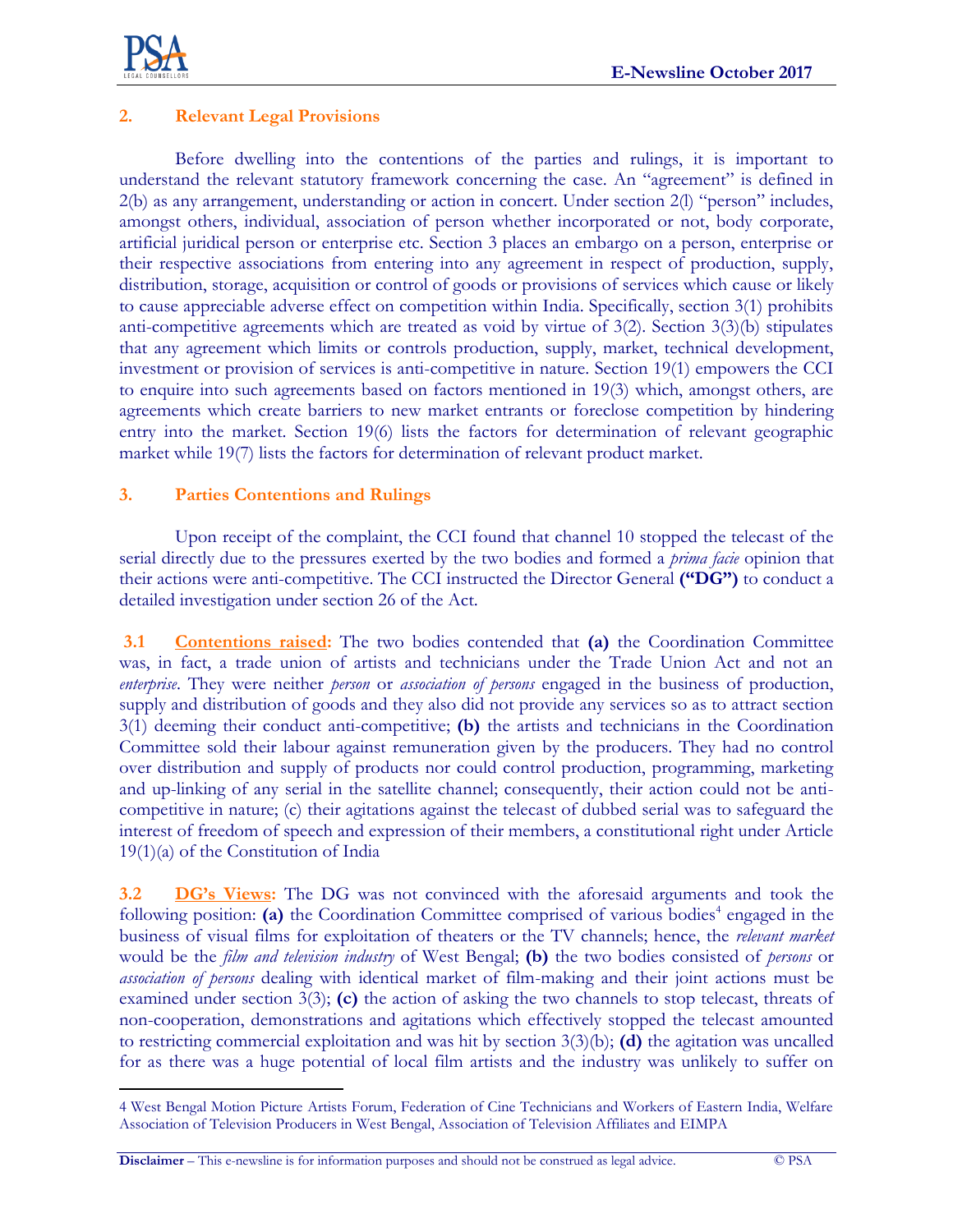

account of the dubbed serials shown on the two channels; **(e)** although the Coordination Committee was a trade union they, along with their associated organizations, tried to impose restrictions on the commercial exploitation of the dubbed serial and such conduct was anticompetitive in nature. The DG concluded that the actions of Coordination Committee resulted in foreclosure of competition by hindering entry of dubbed serials into the market by imposing restrictions on its commercial exploitation as well as of business opportunities for those engaged in the production, distribution, and telecast of such programs.

**3.3 CCI's Findings:** Once the DG's report was submitted, the two bodies raised the same arguments before the CCI based on which two issues were framed: **(i)** whether the two bodies imposed or attempted to impose restrictions on the telecast of dubbed serial, **(ii)** whether the act and conduct of imposing restrictions on the intended telecast was violative of section 3(3)(b). Considering DG's findings, CCI reviewed the letters sent to the two channels as well as the informant to stop the telecast along with oral and written submissions of the two bodies. After due consideration, it was divided in its findings - the majority held that the actions of the two bodies directly stopped telecast of the dubbed serial; hence, the first issue was decided in the affirmative. Further, the Coordination Committee comprised of five organizations (association of enterprises) which, in turn, consisted of artists, technicians and other professionals associated with the film and television industry whose actions fell within section 3(3) and, in fact, adversely effected competition. Although they were a trade union; yet their action was not exempt from section 3(3) of the Act.

In contrast, the minority took the view that the relevant market was "*broadcast of TV serial"* and not "*film and TV industry of West Bengal"* in as much as the former took place either by way of direct-to-home services or through cable. Therefore, broadcasting service was altogether a separate market different from production, exhibition and distribution of films. Since the two bodies were not active in the *relevant market* of broadcast of dubbed TV serials, their action did not violate section 3(3)(b). The minority observed that coercive action taken by a trade union did not amount to an agreement resulting in discontinuance of telecast of the dubbed serial, nor be termed as economic pressure and was outside the domain of the Act.

**3.4 COMPAT:** Aggrieved with the findings of CCI, the Coordination Committee alone preferred an appeal before COMPAT. On the other hand, EIMPA chose to do nothing and accepted the majority decision. The main ground of challenge was that the Act did not apply as the Coordination Committee was a trade union and not engaged in the business of production, supply and distribution. COMPAT set aside CCI's majority view and accepted the minority view. They held that section 3(3)(b) applied to competitors engaged in the same line of commercial activity and when their agreement restricted competition. Since the two bodies were not active in the relevant market of broadcast of dubbed serials, it took the view that the actions of the Coordination Committee did not violate section 3(3)(b). They further observed that mere protests voicing grievance for the benefit of its members by itself did not become a competition law issue, as they were neither trading in any groups or rendered services and there was no agreement, as envisaged in section 3.

### **4. SC Ruling and Analysis**

The CCI filed an appeal against COMPAT's order at the SC and questioned the manner in which the *relevant market* was assigned a limited sphere. SC framed two main issues: **(i)** the *relevant*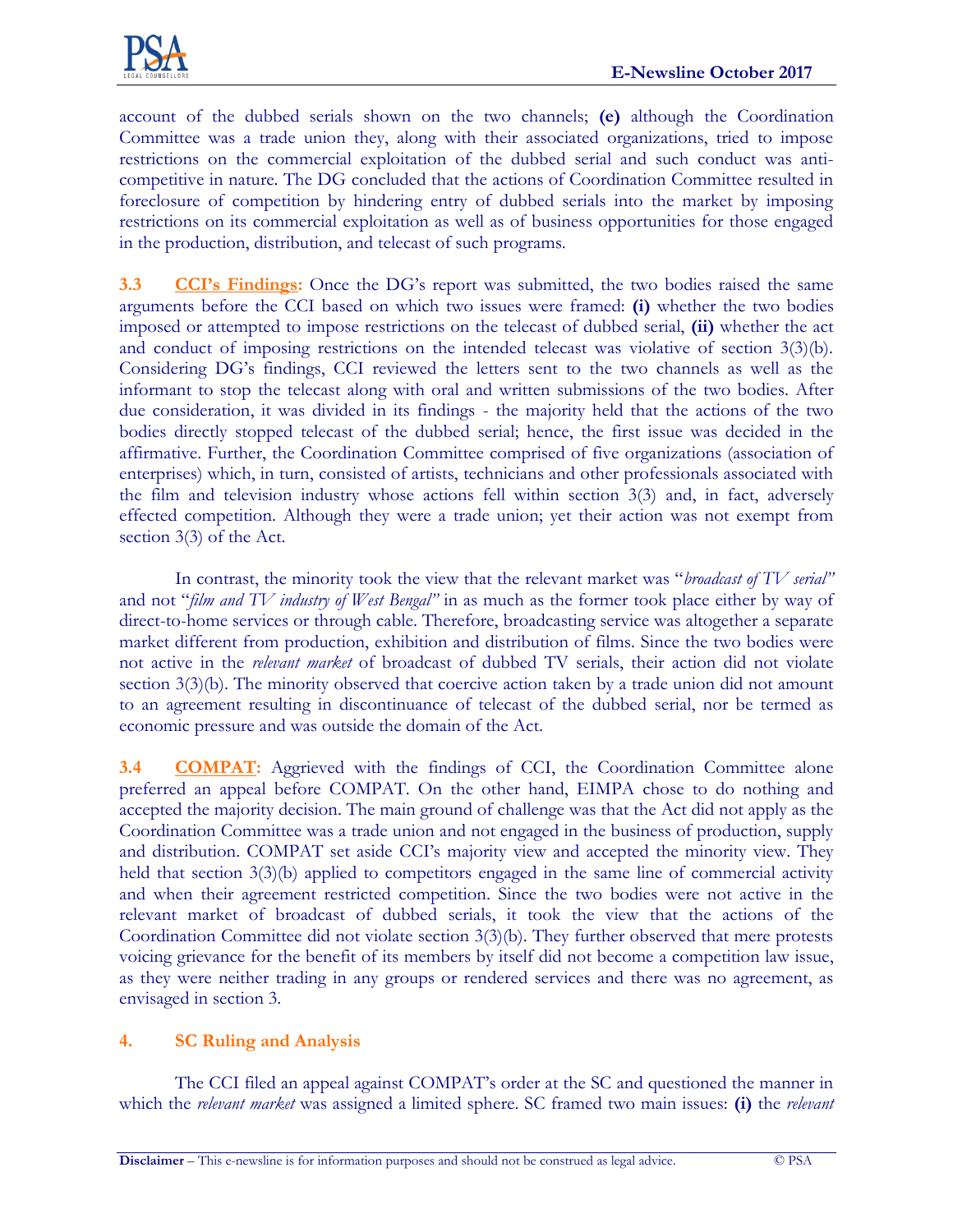

*market* for inquiry into the impugned activity of the Coordination Committee, and **(ii)** whether the action and conduct of the Coordination Committee was covered by section 3 of the Act.

**4.1 Relevant market:** The CCI contended that the DGs view, as upheld by its majority view, that the matter related to *film and TV industry* was correct*.* Further, the concerted action of the Coordination Committee affected competitiveness in the entire film and television industry was correct. On the other hand, the Coordination Committee relied upon the minority view that the relevant market was *broadcast of TV serial*. The SC held that the word *market* in section 3 refers to *relevant market* and COMPAT took a myopic view by ignoring the most important aspect i.e., the intended effect of the agitation was not confined to telecast of dubbed serial on TV in West Bengal, but on the entire film and TV industry. In support of this view, the SC held that even according to the Coordination Committee's letters telecast of the dubbed serial would adversely affect the TV and film industry of West Bengal and the alleged purport behind the threat was to save that.

**4.2 Applicability of section 3:** The CCI contended that the definition of agreement in section 2(b) had wide connotation and any anti-competitive agreement between persons or association of persons was hit by section 3(3)(b). The Coordination Committee persisted in stating that they were a trade union and their action would be outside 3(3). The SC gave a broad interpretation to the terms *agreement, person* and *enterprise* in section 3 and observed that *action in concert* amounted to an agreement and Coordination Committee would be covered by the definition of *person*. Further, the SC took the view that any entity, regardless of its form, constitutes an enterprise when it engages in economic activity. The SC referred to the notes of DG and CCI majority opinion viz., that although the two bodies did not undertake any economic activity themselves, but were, in fact, an association of enterprises whose members were engaged in production, distribution and exhibition of films. They acted in a concerted and a coordinated manner by taking decisions on behalf of the members who were engaged in similar or identical business. Since their decisions reflected collective intent of the members, the matter could not be brushed aside in the name of trade unionism. Thus, the SC upheld CCI's view that the impugned acts deprived the consumers from watching the dubbed serials and hindered competition in the market by barring them from getting telecast. This amounted to creating barriers to the entry of new content and, therefore, violated section  $3(3)(b)$ .

**4.3 Analysis:** Over the years, CCI has consistently held that a relevant market need not be defined for analysis under section 3. This view now stands changed in light of SC's observation to determine the relevant market in which competition is affected, even for examining the existence of an anti-competitive agreement. In *Builders Association of India* case *<sup>5</sup>* CCI had held that determination of relevant market is not a pre-requisite for an analysis of anti-competitive conduct and that distinction between *market* and *relevant market* was intentional. The latter has also been expanded by widening the defining factors to include *effected market,* which is not defined anywhere in the Act. The term *market* appears in sections 3 and 19(3) whereas *relevant market* appears in sections 4, 19(5), (6) and (7) where the determination arises only for analysis of abuse of dominant position. The judgment is, therefore, a departure from the principle of interpretation of statutes which mandates courts to construe words based on their plain meaning, unless the literal interpretation gave rise to absurdity or rendered the legislation ineffective.

 $\overline{a}$ 

<sup>5</sup> MANU/CO/0052/2016

**Disclaimer** – This e-newsline is for information purposes and should not be construed as legal advice. © PSA